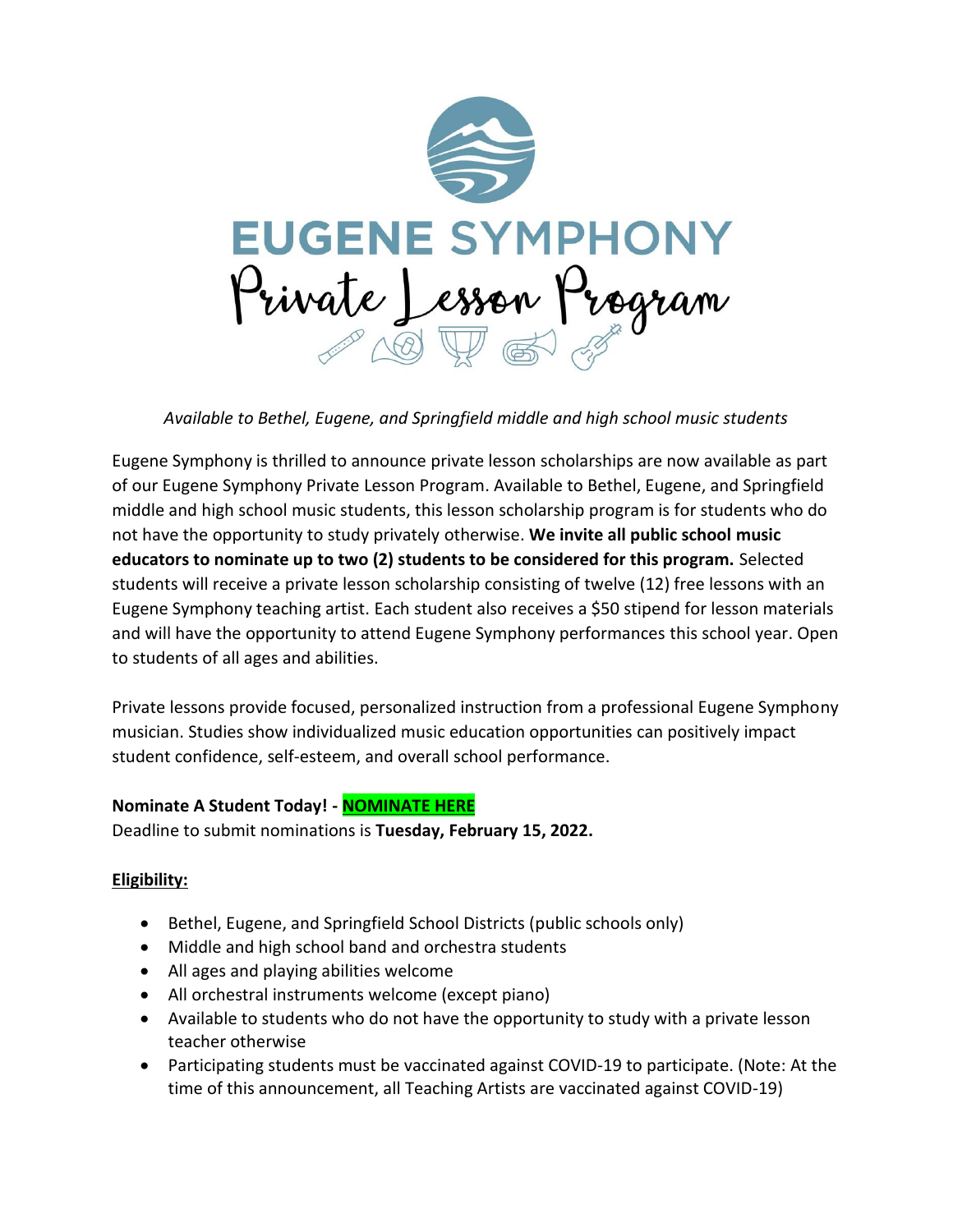**FOCUS: This scholarship is available to students who otherwise do not have the opportunity to take private lessons. We welcome nominations for reliable students who display a positive attitude towards learning and will show up prepared for lessons.**

### **Student Selection Process:**

Fifty-five (55) scholarships will be awarded this year, twenty (20) of which will be via the NAACP Scholarship Opportunity outlined below. In contrast to last year, **each school is not guaranteed to have a student participate.** This year, student nominations will be reviewed according to the submitted nomination statement and NAACP scholarship eligibility. **Students and teachers will be notified by e-mail of participation status in late February 2022.** Final confirmation of the student's participation in the program will be dependent on Eugene Symphony teaching artist availability and parent confirmation.

# **NAACP Scholarship Opportunity for BIPOC Students**

Twenty (20) scholarships will be awarded to BIPOC students, specifically students from communities that have been historically underrepresented in classical music. The NAACP Scholarship Opportunity is generously funded in part by the Eugene/Springfield NAACP Branch #1119.

#### **Scope of Private Lessons:**

- Each student receives twelve (12) free private lessons with an Eugene Symphony teaching artist.
- Lesson duration is dependent on age and skill level (ranging from 30-60 minutes/ session).
- Lessons take place in-person or virtually, depending on student and teaching artist comfort level.
- Lesson schedule is based on student and private lesson teacher availability. Most lessons will take place during weekday afternoons.
- **Lessons to take place February–June 2022.**
- Student safety is a top priority at the Eugene Symphony. All private lessons teachers undergo an annual background check.
- Periodic check-ins with families to connect about student progress and see how lessons are going.

# **Financial Expectations:**

Private lesson teachers may recommend students acquire specific sheet music/instrumentspecific technique books for their private lessons. Individual families are responsible for this expense. Eugene Symphony will provide each family with a \$50 stipend to go towards any recommended lesson materials (music books, music stands, instrument-related items, etc.).

*This program is made possible thanks to support from the Oregon Cultural Trust, Safeway*